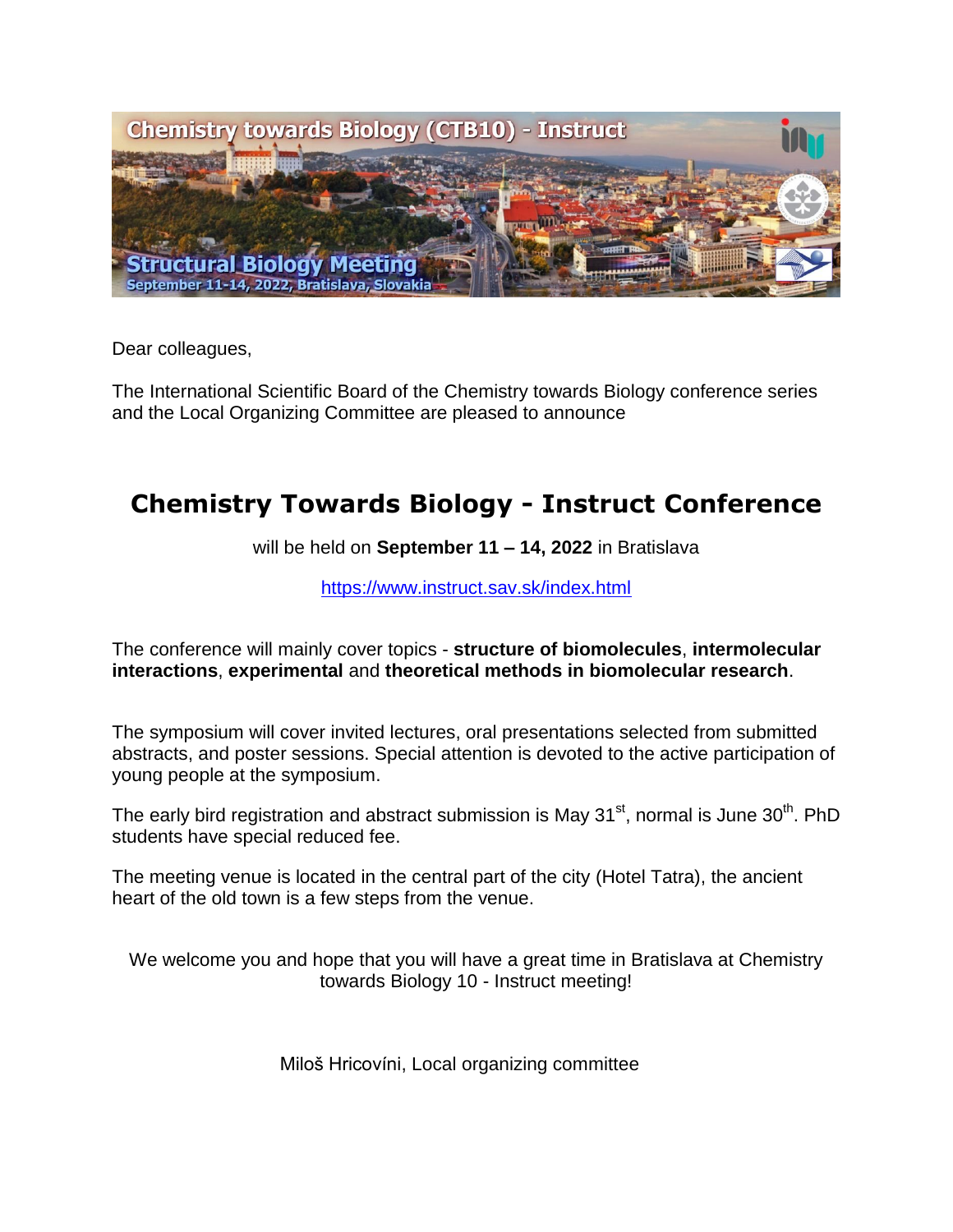# **Plenary speakers**

**Prof. Lucia Banci Dr. Pavlína Řezáčová** University of Florence, Italy Czech Academy of Sciences, Prague, *Cellular Structural Biology: from protein* Czech Republic *in a cellular context.*

**Prof. Kristina Djinovic Carugo Prof. Harald Schwalbe** University of Vienna, Austria **Instruct-ERIC, Oxford, UK** *Order from Disorder: Towards molecular architecture of the muscle Z-disk assembly.*

# **Prof. Wiktor Kozminski Prof. Grazyna Stochel**

University of Warsaw, Poland The Magiellonian University, Kraków, Poland

# **Dr. Magdaléna Májeková Prof. Ray Owens**

Slovak Academy of Sciences, Bratislava, Slovakia University of Oxford, UK *ligand binding. Spike protein of SARS-CoV-2.*

# **Prof. Roberta Pierattelli**

University of Florence, Italy *Un-structural biology by NMR spectroscopy.*

*structures to functional processes Structure-assisted design of enzyme inhibitors.*

*High dimensionality and high resolution Light - controlled processes and materials from biomedical NMR experiments. application perspectives. Mechanistic insight and development strategies.*

Structural changes of SERCA protein after Structural and functional analysis of nanobodies to the

# **Invited speakers**

Silesian University in Katowice, Poland Eötvös Loránd University, Budapest, Hungary *profile in drug design. structures and their formation kinetics.*

# **Dr. Vladena Bauerová Dr. Vladimír Pevala**

Slovak Academy of Sciences, Bratislava, Slovakia Slovak Academy of Sciences, Bratislava, Slovakia *Structural insights into the N-terminal domain A new Slovak center for research and teaching with cardiac arrhythmias. – Austria project StruBioMol.*

*of mitochondrial homeostasis. DNA topologies.*

# **Prof. Andrzej Bak Prof. Andras Perczel**

*Similarity-related assessment of the property Proglucagon derived polymorphic amyloid 3D-*

*of human Ryanodine receptor 2 and its association activities in structural biology – Interreg V-A Slovakia* 

### **Dr. Eva Kutejová Prof Janez Plavec**

Slovak Academy of Sciences, Bratislava, Slovakia National Institute of Chemistry, Ljubljana, Slovenia<br>*NMR structure and dynamic features of quadruplex NMR structure and dynamic features of quadruplex*